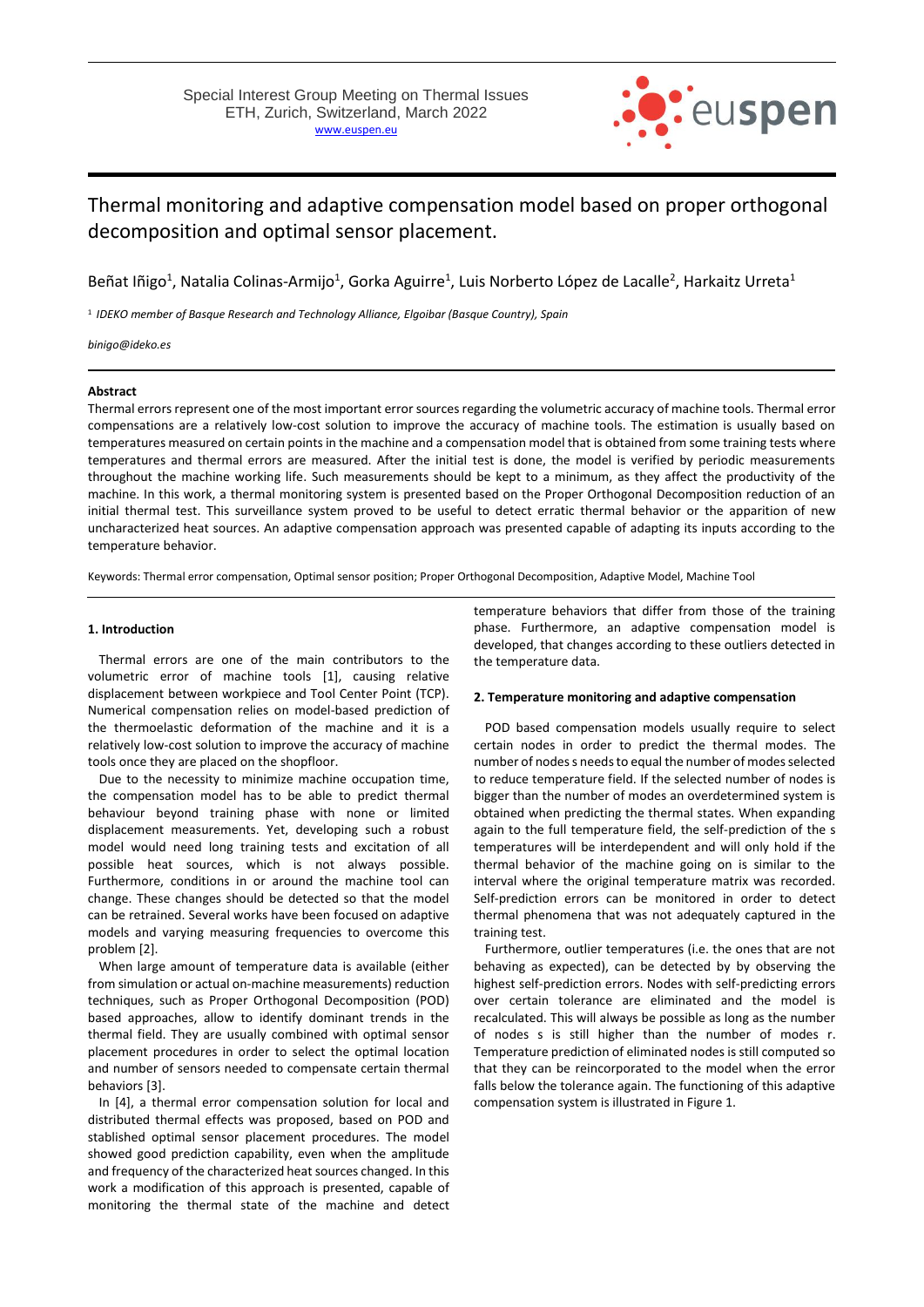

Figure 1. Illustrative example of the adaptive thermal model. At t1 model starts predicting, after training is done. At t2, T1 gets out of tolerance, so the model is updated ignoring it. At t<sub>3</sub>, it is incorporated again.

### **3. Case study**

#### *3.1. Column model*

A milling machine column Finite Element (FE) model has been developed and it is used as a case study. The FE model, as well as the main heat sources affecting the column, are shown in [Figure 2.](#page-1-0) A local heat source Q1 (e.g. heat generated by a motor or an auxiliary system located in this area) has been defined at a fixed location. A moving heat source Q2 (e.g. heat being conducted from the ram to the column as the vertical axis moves) is defined near the theorical location of the vertical guideways. An additional local source Q3 has been defined for validation purposes (see section 3.3) External surfaces exchange heat with the varying ambient by convection.



**Figure 2.** Finite Element model of the column and main heat sources.

## <span id="page-1-0"></span>*3.2. Model training*

In order to obtain a compensation model, the temperature of the machine has to be registered during a training test and arranged as a snapshot matrix. In this case, a transient thermoelastic simulation is carried out, where all heat sources defined in section 3.1 are varied. Step inputs in Q1 and Q2 are introduced with amplitudes of 200W and 250W respectively, as well as sinusoidal variation of  $\pm 2^{\circ}$ C and 24h period in the ambient. Position of Q2 is also varied at two different speeds. Details of the amplitude and position variation of the heat sources are shown i[n Figure 3.](#page-1-1)

The temperature of each node is registered every 100 seconds and stored in the snapshot matrix T. A snapshot of the thermal field at a given instant is plotted i[n Figure 4,](#page-1-2) where the effects of the heat sources are clearly appreciated.



<span id="page-1-1"></span>Figure 3. Training load cycle for the of the compensation model. Approximate vertical movement of Q2 (in black) is also represented.



<span id="page-1-2"></span>**Figure 4.** Snapshot of the temperature of the machine at t=8.8h

Following the procedure described in [4], the snapshot matrix of temperatures is decomposed using SVD, and reduced by selecting the first dominant r modes. In this case, selecting  $r =$ 15 modes was enough to capture the 99% of the information in T. This suggests that, as long as the thermal field varies in a similar way to the testing cycle, 15 modes will be enough to predict the behavior of the full temperature field.

## *3.3. Model testing*

In order to validate the compensation model a testing cycle is defined. For this purpose, load sources present in the training cycle are varied in a different way: Warm-up cycle of varying amplitudes is defined for local source Q1, trajectory in Z is changed with 3 different velocities for Q2 and ambient temperature phase and amplitude is varied. Additionally, a third heat source Q3 is introduced at the second half of the testing cycle, in order to prove the temperature monitoring ang adaptive model. Details of the amplitude and position variation of the heat sources are shown i[n Figure 6.](#page-1-3)<br>TESTING LOAD CYCLE



<span id="page-1-3"></span>**Figure 6**. Testing load cycle with an extra heat source (in green).

#### **4. Thermal monitoring and adaptive model**

In this section the performance of the thermal monitoring and the adaptive compensation model are evaluated using the testing cycle defined in section 3.3.

First of all, the performance of the temperature prediction model M is evaluated by computing the Root Mean Square (RMS) error of the overall temperature field at each time step. [Figure 7](#page-1-4) shows the error throughout the testing cycle.



<span id="page-1-4"></span>**Figure 7**. RMS error of the full temperature prediction throughout the testing cycle.